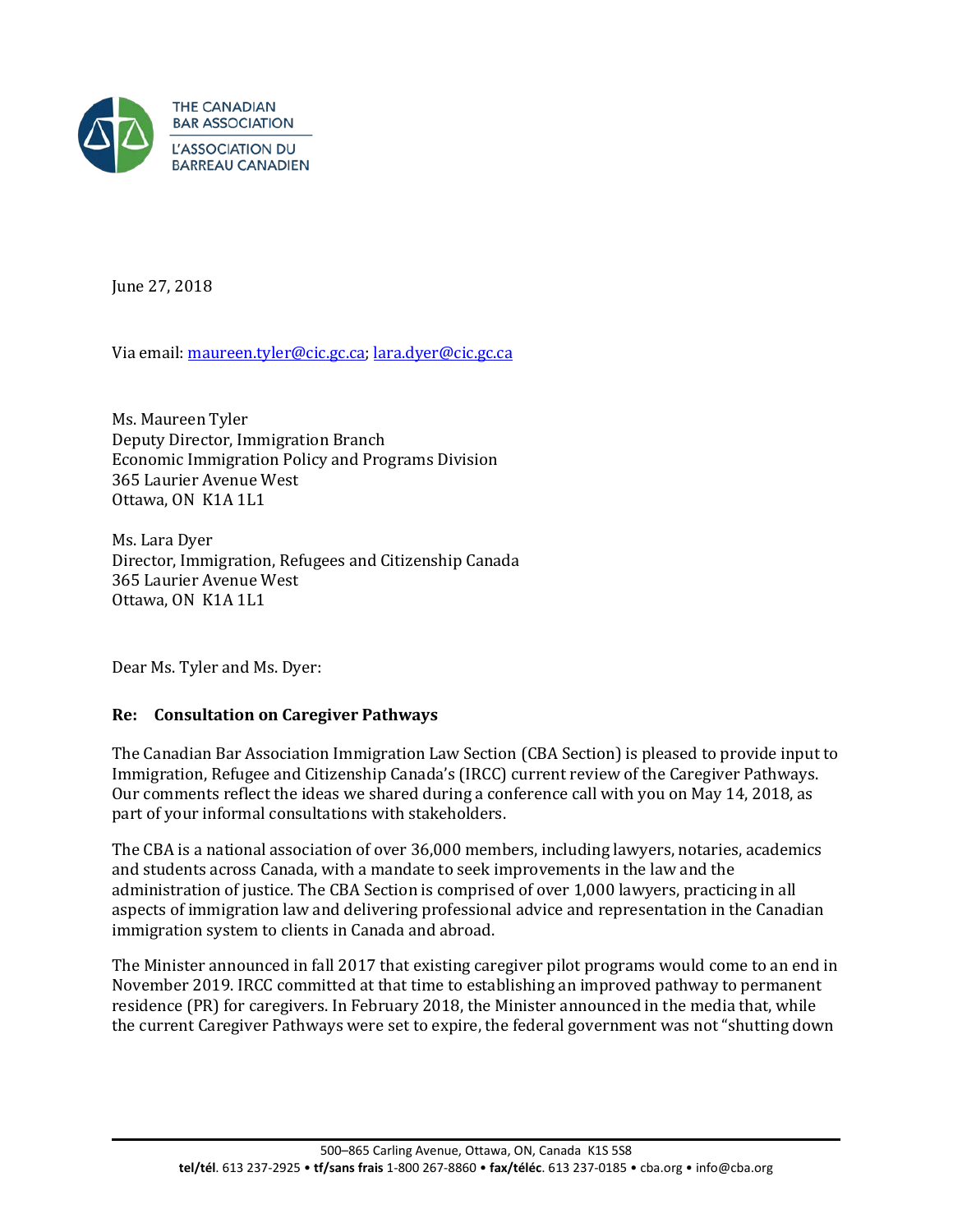any caregiver programs" and "there is and always will be a pathway to permanent residency for caregivers under our government and we will continue to reunite families faster".[1](#page-1-0) 

Our remarks on the conference call were informal, based on our professional experiences representing caregivers and caregiver employers as clients. We have organized them here into five specific topics: LMIA for Caregiver Employers; Work Permits; Eligibility and Application for PR; Transition Program; and Enactment by Regulation versus Ministerial Instructions.

# **LMIA FOR CAREGIVER EMPLOYERS**

j

Caregiver employers are required to obtain a Labour Market Impact Assessment (LMIA) from Employment and Social Development Canada (ESDC) to determine if the employment of a foreign worker will have a negative impact on the Canadian labour market.

The current LMIA process is cumbersome. The employer must first obtain a Canada Revenue Agency number, which takes at least 10 working days. Then, the employer must advertise the job for at least 30 days through multiple work-search sources, such as the Canada Job Bank and Emploi Quebec, and through channels targeting under-represented demographic groups. The advertising requirement applies even to those employers wanting to extend the job for the same caregiver.

New conditions for employers to meet are regularly added to the LMIA process. In Quebec, ESDC will not complete the LMIA until the provincial Ministère de l' Immigration, de la Diversité et de l'Inclusion (MIDI) is prepared to endorse the LMIA and issue a Certificat d'acceptation du Québec. Many employers are also subject to substantial, non-refundable LMIA fees (\$1,000 federally and additional fees in Quebec) and are expected to assume other costs, such as the caregiver's travel to and from Canada. It can take up to five months for the employer to receive a LMIA, followed by another two months for the caregiver to obtain a work permit.

The onerous requirements of the current LMIA system have led to a severe shortage of caregivers for Canadian children and vulnerable adults needing hands-on daily care. We particularly question the advertising requirement. CBA Section members with extensive experience representing caregiver employers have been unable to report any instances of caregiver recruitment that directly resulted from the job being advertised.

We recommend a simplified LMIA process for caregivers and elimination of the advertising requirement. Caregivers are destined to work in people's homes, not in business establishments or institutions. They should be considered a distinct group of foreign workers with a unique place in the Canadian labour market. The Canadian employer can be required to demonstrate the need for a caregiver for children, older adults or adults with disabilities, as well as the financial capacity to pay based on an income threshold. However, advertising the job should not be necessary because the shortage of qualified caregivers, and the corresponding lack of competition among job-seekers for this type of work, has been largely established across the country.

LMIA-approved occupations in the caregiver category should include those listed under National Occupational Classification (NOC) codes 4411 (home child-care providers) and 4412 (home support workers) as they are specifically intended for private residences. Related occupations classified under NOC codes 3012 (registered nurses) and 3233 (licensed practical nurses) should be excluded, as these occupations already have a direct pathway to PR through Express Entry and provincial or territorial immigrant nominee programs.

<span id="page-1-0"></span><sup>1</sup> The Honourable. Ahmed Hussen, *[Canada is not shutting down any caregiver programs](http://www.theasianconnectionsnewspaper.com/canada-is-not-shutting-down-any-caregiver-programs/)*, *The Asian Connection Newspaper* (February 18, 2018)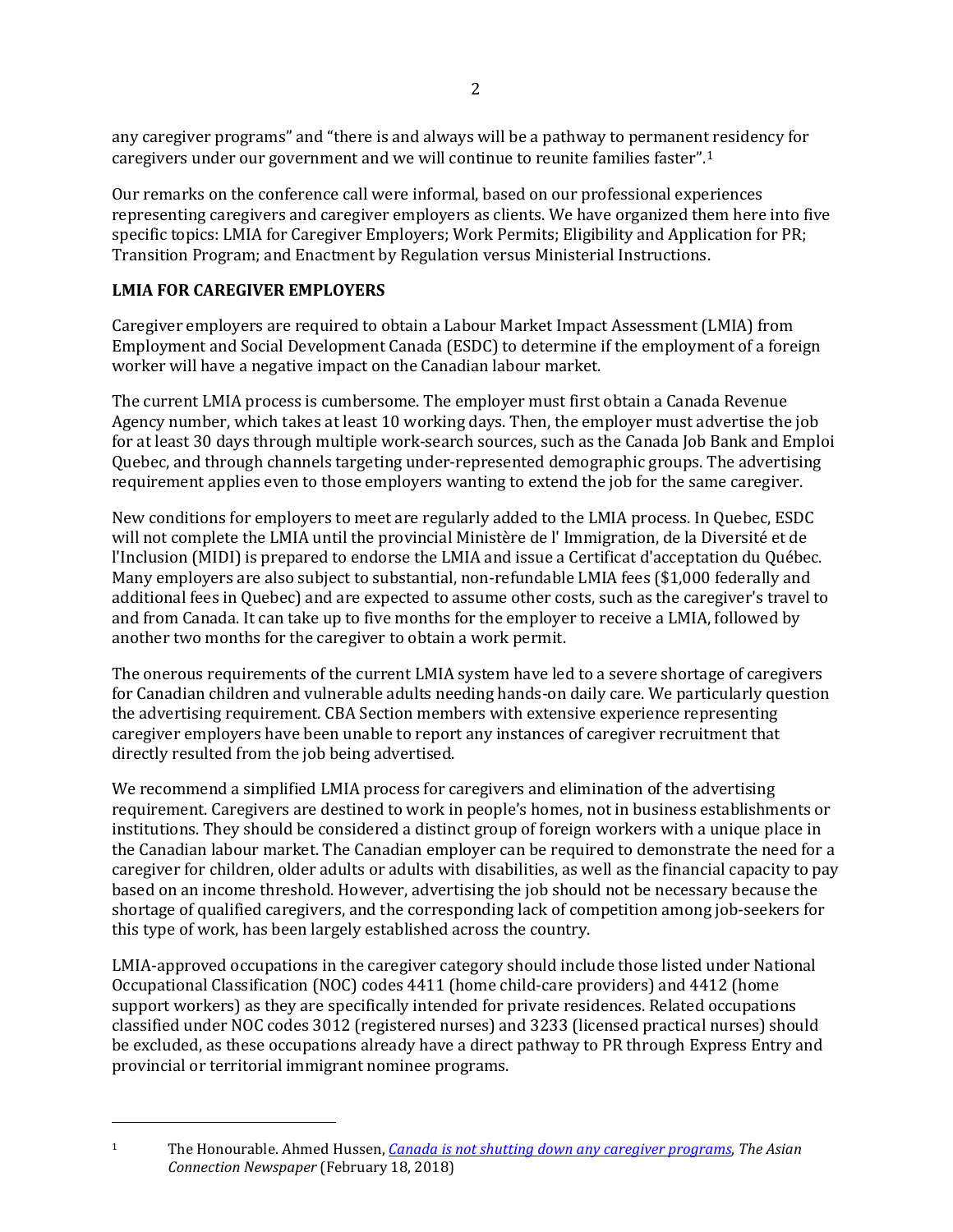The caregiver's residence in Canada – live-in or live-out – should be a term of the contract left to the employer and the worker to determine between them. Currently, ESDC practically forbids the employer to require a live-in arrangement even where it would be justified due to the high needs of the person requiring care and the circumstances of the household (such as the work schedule of the family members). In the experience of CBA Section members, foreign caregivers choose to live in the employer's home in the majority of cases, often to avoid the cost of renting their own accommodation. The insistence on a live-out arrangement as a condition of employment is not favoured by either the employer or the caregiver, and it is impractical and unwarranted.

Finally, an exemption from the LMIA process should be available where a caregiver and employer are seeking to extend their original employment contract.

#### **WORK PERMITS**

#### **Sector-specific**

For decades, foreign caregivers in Canada have been authorized to work only for a particular employer, which in many instances has led to a detrimental dependence on the employer and employee abuse.

We recommend sector-specific work permits (WPs) for caregivers under the NOC codes 4411 and 4412, offering reasonable employment mobility and the opportunity to leave a harmful workplace for caregiving work with a different employer. Again, live-in or live-out should be left to the employer and caregiver to negotiate, and caregivers should not be discouraged from seeking out a live-in arrangement.

#### **Duration of Work Permits**

Currently, work permits are issued for a maximum of 24 months from the date of the LMIA. This often shrinks to 17 months, practically speaking, as the caregiver loses time waiting for IRCC to process and approve their WP application (because IRCC requires the LMIA confirmation before approving the WP application, the caregiver cannot apply for the WP earlier) The same LMIA, once issued, cannot be extended: the employer must apply for a new LMIA and satisfy, once again, the time-consuming advertising requirement before extending the job for the same caregiver.

We propose that IRCC issue WPs for four years. Two years is too short a period of employment, especially if caregivers must accumulate at least 24 months of caregiving work experience before applying for PR. The WP should be effective from date of the caregiver's entry into Canada, not from the date of the LMIA.

## **Accompanying Permits for Spouses and Dependent Children**

Under previous and current caregiver programs, spouses and adult children of caregivers were and are ineligible for WPs as accompanying family members. This is in unfair contrast to the eligibility for open WPs of spouses of skilled temporary foreign workers (i.e., occupations under NOC skill levels 0, A, and B).

Caregivers must accumulate two years of qualifying caregiver work experience, and then undergo a lengthy process to apply for PR. They are separated from their families for several years while meeting these conditions. To facilitate family reunification, we recommend making open WPs available to the caregiver's spouse and dependent children who have finished secondary education, similar to the current entitlement of the spouses of skilled foreign workers and full-time international students.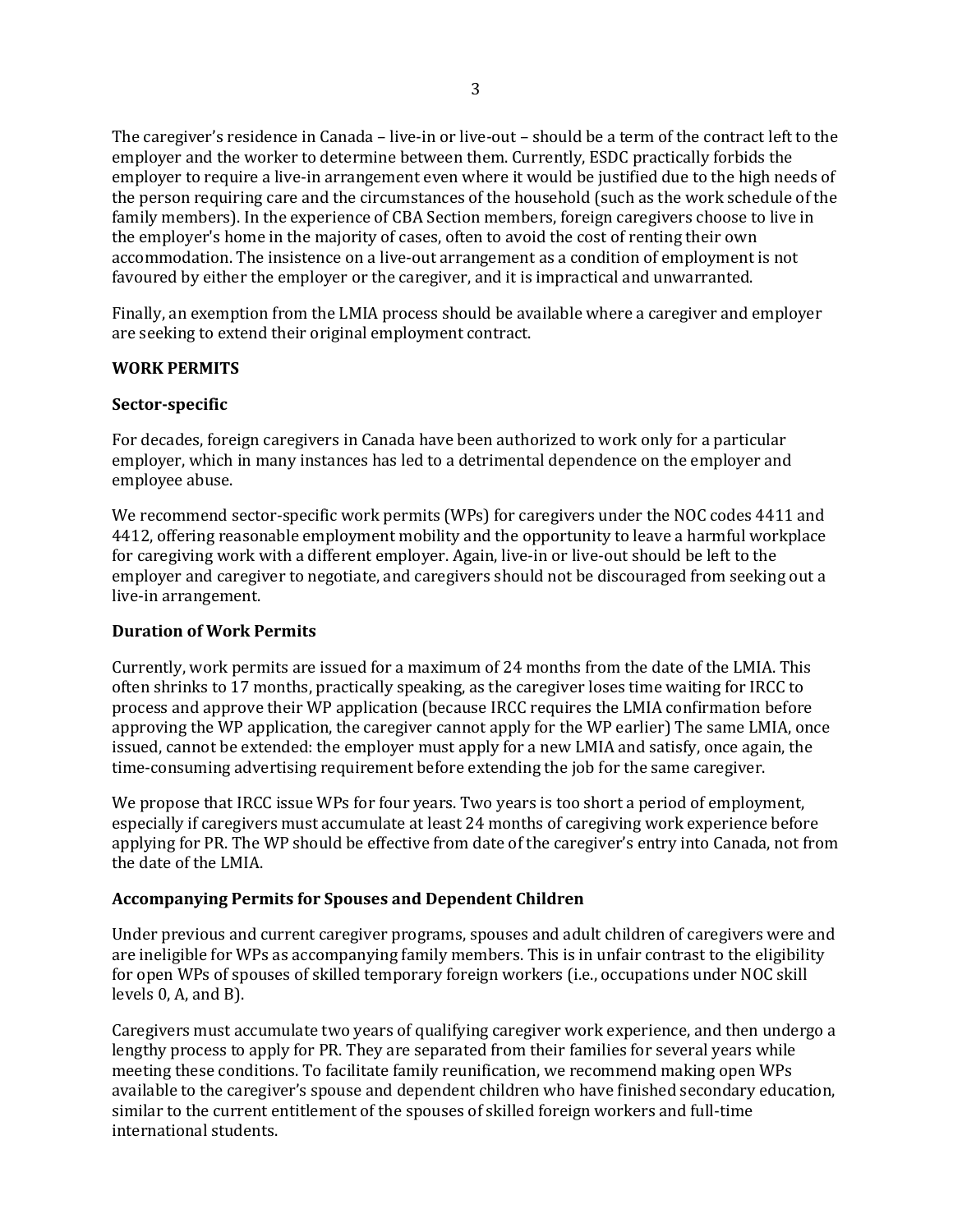As well, school-aged children of caregivers should be entitled to study permits (SPs) without the additional burden on the parents to demonstrate why the children are seeking to study in Canada. WP and SP applications for the spouse and children should be processed at the same time as the caregiver's WP. To streamline the process and the reduce disruption to the family, we also encourage visa offices to decide on those applications concurrently.

We recommend that the whole family be screened for PR admissibility into Canada upfront, at the time of those WP and SP applications. This would eliminate the prolonged uncertainty about the admissibility of family members, and allow for time to seek solutions where a family member is found inadmissible.

## **Place of Work Permit Application**

Caregivers in the Live-in Caregiver (LIC) Program were prohibited by regulation from qualifying as PRs if they had not applied for their initial caregiver WP at a visa office outside Canada. This barrier was eliminated in November 2014 with the introduction of the new Caregiver Pathways to PR. Nevertheless, CBA Section members have reported numerous instances where caregivers' PR applications were refused, despite having the required two years of experience, because they applied for the initial caregiver WP at the IRCC processing office in Canada (CPC-Vegreville). In some cases, the caregivers were not eligible to apply anew under Caregiver Pathways, or any other category of PR application. After having dedicated at least a couple of years to demanding caregiver work, this is a devastating result.

We recommend that the location of the WP application, and other similar technicalities in the application process, not impact the caregiver's eligibility for PR.

#### **Bridging Permits**

Once the caregiver submits a PR application, they should be eligible for an open LMIA-exempt WP to bridge the gap between the expiry of their WP and receipt of PR. The accompanying spouse and children should also be entitled to bridge their WPs and SPs for a corresponding length of time.

#### **Priority to Caregivers in Canada**

Processing priority should be given to caregivers already in Canada who seek a WP extension with the same employer, or intend to start a new caregiving job with a different employer. The current system is unduly onerous for foreign caregivers already in Canada who face lengthy delays in LMIAand WP-processing (up to five months), during which time the caregivers must find some way to support themselves. We recommend these cases be fast-tracked.

## **Intake Caps**

Under the previous LIC Program, there were no limitations or quotas for caregiver WP or PR applications. The current two Caregiver Pathways are capped at 5,500 PR applications per year.

We recommend that any intake caps for foreign caregivers reflect actual needs in the Canadian labour market, and that caps be instituted at the outset of the WP application, rather than later at the PR application stage. This will ensure that only as many foreign nationals are admitted into Canada for caregiving work as can be granted PR. Intake caps should be published and regularly updated on the IRCC website. This approach will facilitate realistic expectations and long-term planning with regards to PR applications for caregivers, and will enable IRCC and visa offices abroad to manage application volumes and processing times more effectively.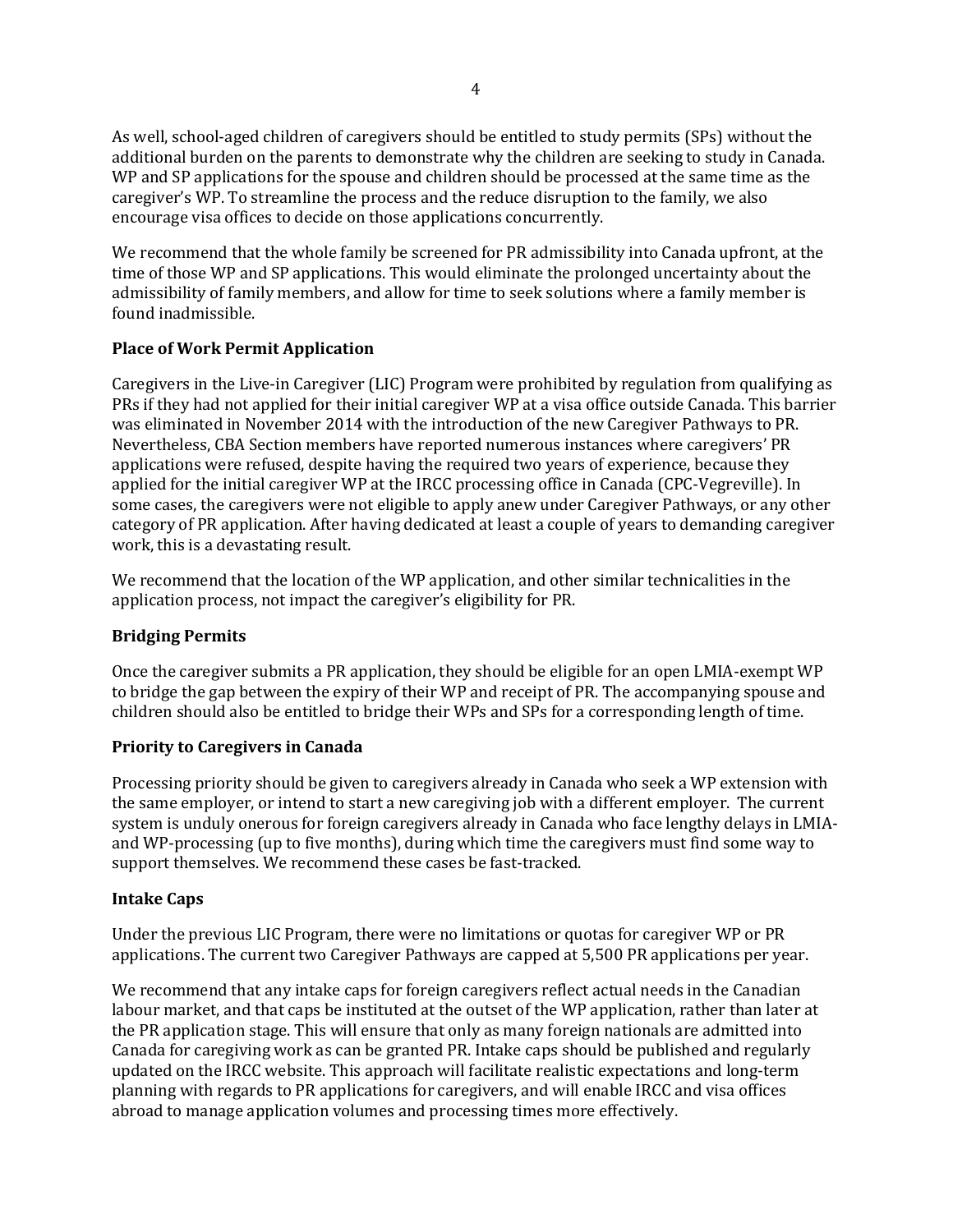## **Education and language requirements**

The LIC Program required (by now-repealed regulation) that foreign caregivers demonstrate, when applying for WPs, a level of fluency in English or French that would enable them "to communicate effectively and independently in an unsupervised setting". The current language requirements for caregiver WP applicants stem from the more general regulation that WP applicants demonstrate their ability "to perform the work sought."[2](#page-4-0) This criterion is too open-ended and subjective, resulting in imprecise and inconsistent assessments by visa officers of the applicant's language proficiency. Minimum scores on approved language tests do not come into play until the PR application stage.

We recommend that IRCC introduce clearly described language criteria at the initial WP application stage (e.g., minimum scores in specific skill areas on approved language tests), and that those standards be applied consistently and transparently by Canadian visa offices abroad. The language threshold for caregivers should be set at Level 5 of the Canadian Language Benchmarks, consistent with the language requirement for PR applicants under the Canadian Experience Class. A higher proficiency is unnecessary for those seeking work in Canada as caregivers.

At this time, there is no minimum education level required for caregiver WP applicants (the LIC Program called for the equivalent of secondary-school completion). PR applicants under the current Caregiver Pathways program must have completed the Canadian equivalent of a post-secondary program of at least one year. This requirement is unduly onerous and difficult to attain. Caregivers who haven't had the opportunity to complete these studies in the past cannot easily acquire the credentials once they arrive, given prohibitively high tuition fees for international students and the time needed to acquire PR-qualifying work experience. Caregivers also cannot be certain at the outset that their post-secondary education in other countries will be found equivalent to one year of completed post-secondary studies in Canada. Equivalency is determined only at the PR application stage once caregivers have obtained an educational credential assessment report from an IRCC-approved agency.

John Acheson of the PR Program Division at IRCC shared with our members at the 2017 CBA National Immigration Law Conference that the current two Caregiver Pathways were "undersubscribed" and that the annual cap of 2,750 applications for each Pathway was not reached. This may be a consequence, in part, of the onerous education requirement.

Completion of high school is a sufficient level of education for a caregiver. A post-secondary credential is not necessary for satisfactory performance in this work. We recommend that caregivers be required to demonstrate the Canadian equivalent of secondary-school completion, both at the WP application stage and when applying for PR.

# **ELIGIBILITY AND APPLICATION FOR PR**

j

We recommend that foreign caregivers and their immediate family members be eligible for PR on arrival, possibly subject to the condition that the caregiver complete 24 months of authorized employment within a certain number of years following their admission into Canada.

Qualifying work experience should include the occupations under NOC codes 4411 (home childcare providers) and 4412 (home support workers), and exclude occupations such as registered nurses or licensed practical nurses who have direct PR pathways through Express Entry and many provincial or territorial immigrant nominee programs. The total time worked under both NOC 4411 and NOC 4412 occupations should qualify to meet the work experience requirement. Currently,

<span id="page-4-0"></span><sup>2</sup> *[Immigration and Refugee Protection Regulations](https://www.canlii.org/en/ca/laws/regu/sor-2002-227/latest/sor-2002-227.html?autocompleteStr=Immigration%20and%20Refugee%20Protection%20Regulations&autocompletePos=1)*, s. 200(3)(a)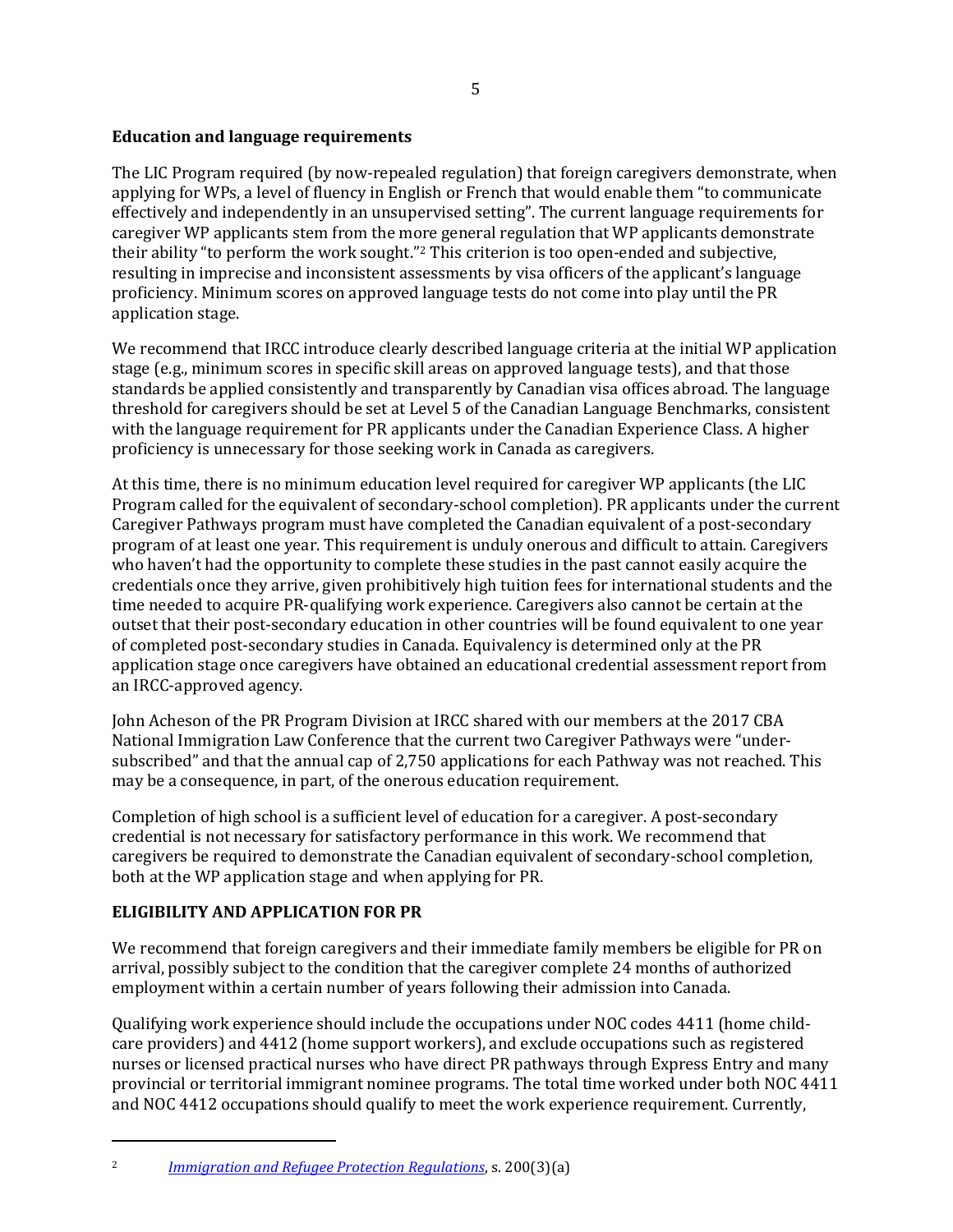combining work experience in different NOC occupations is not allowed under either of the Caregiver Pathways. Applicants must work for two full years in a NOC 4411 or a NOC 4422 occupation. This mutual exclusion between the two NOC codes is unwarranted, given that the occupations all involve caregiving work at the core. We also recommend that part-time work from multiple employers be counted to achieve a full-time equivalent, similar to the acceptance of combined part-time work under the Canadian Experience Class. Breaks in employment should not disqualify the overall work experience.

Most of our recommendations on PR eligibility and admissibility requirements reflect the points above on WPs. Language and education requirements should be the same as the corresponding requirements at the WP application stage. A complete PR admissibility assessment of the caregiver and their family members should be conducted upfront, before WPs are issued. All family members should be processed concurrently and granted PR at the same time. Medical examination should be conducted only once, at the WP application stage, not again at the PR application sta[ge](#page-5-0) (just as PR applicants were exempt under the LIC program from a repeat medical examination).3

Last, the processing target for caregiver PR application should be set at six months, and IRCC should allocate sufficient resources to adhere to this timeline.

## **TRANSITION PROGRAM**

Since IRCC announced the planned termination of the Caregiver Pathways in November 2019, some CBA Section members have noticed a marked increase in refusals of caregiver WP applications. We suspect this increase may result, in part, from the visa officer's concern about the potential for overstay in Canada once the applicant's WP expires. The applicant cannot apply for PR unless they have accumulated at least two years of qualifying caregiver experience by November 2019 (to accomplish this, the caregiver would have had to start working by November 2017). It is difficult for caregiver applicants in this circumstance to prove their "temporary intent" in Canada and satisfy visa officers that they will not remain beyond the duration of their WP.

At the same time, those who did receive initial caregiver WPs after November 2017 are growing concerned and distressed due to the absence of a clear and direct pathway to PR. Transitional, retroactive measures are needed to ensure that foreign workers who started working in Canada after November 2017 will receive full credit for their caregiving work experience when IRCC implements PR eligibility criteria for a new caregiver program.

Last, visa offices abroad should consistently apply the "dual intent" in section 22(2) of the *Immigration and Refugee Protection Act* and assess the WP applicant's intent to leave Canada separately from their ability to access and qualify for a caregiver PR pathway.

## **ENACTMENT BY REGULATION VERSUS MINISTERIAL INSTRUCTIONS**

The LIC Program and the PR class under it were established by regulation in 1997 and were governed by the same rules until November 2014 when the new Caregiver Pathways were introduced by way of Ministerial Instructions. Unlike regulations, Ministerial Instructions are temporary and short-term by their legal nature – with a life of only five years. The Ministerial Instructions for the current Caregiver Pathways do not apply in Quebec, and the workers with caregiver experience in that province must relocate elsewhere to apply for PR. In contrast, regulations allow for longevity, clarity, stability, and consistent application throughout Canada without excluding caregivers working in a particular part of Canada. We support establishing

j

<span id="page-5-0"></span><sup>3</sup> *[Immigration and Refugee Protection Regulations,](https://www.canlii.org/en/ca/laws/regu/sor-2002-227/latest/sor-2002-227.html?autocompleteStr=Immigration%20and%20Refugee%20Protection%20Regulations&autocompletePos=1)* s. 30(1)(g).